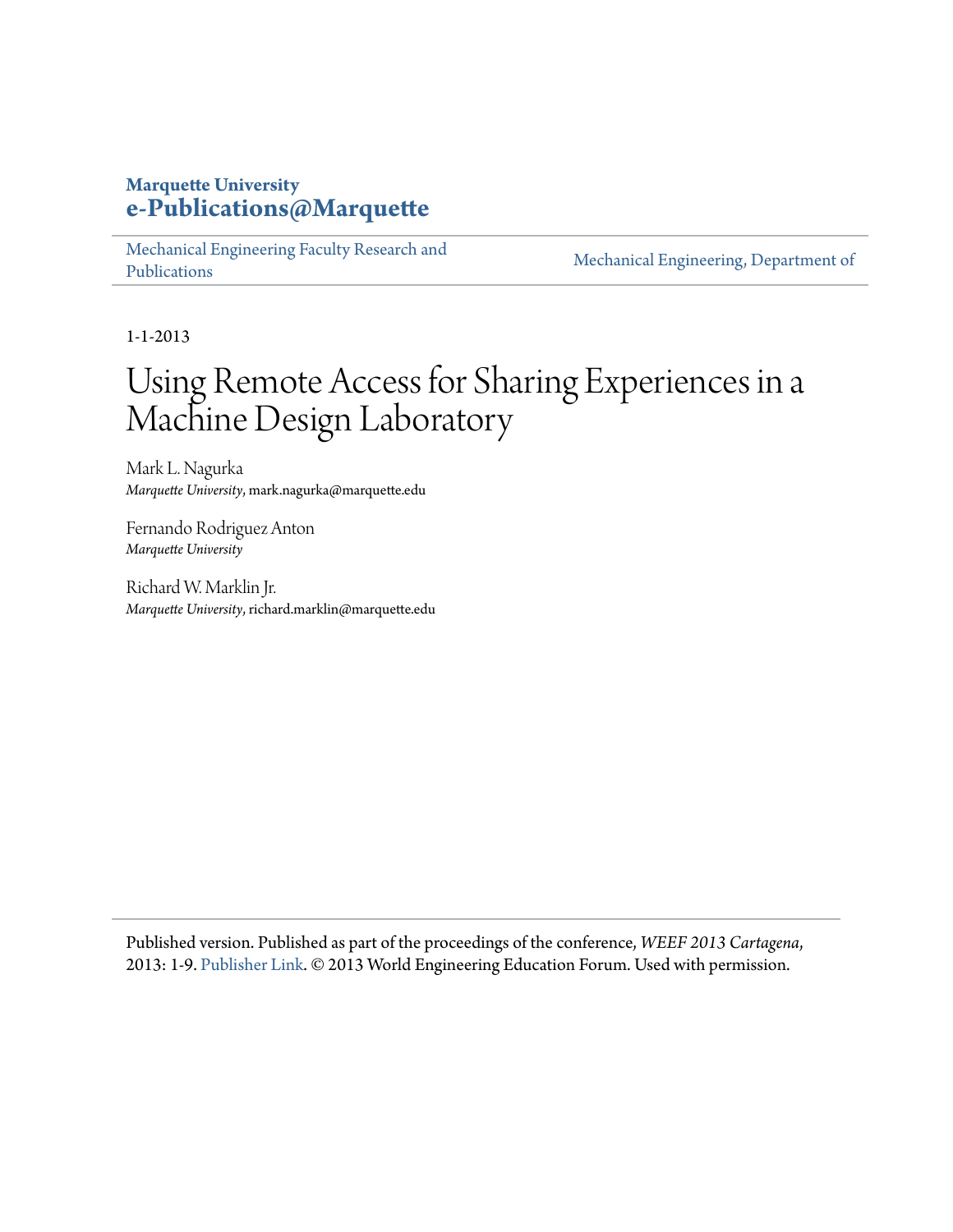

## **USING REMOTE ACCESS FOR SHARING EXPERIENCES IN A MACHINE DESIGN LABORATORY**

#### **Mark Nagurka, Fernando Rodriguez Anton, Richard Marklin, Jr.**

**Marquette University Milwaukee, WI, USA**

#### **Abstract**

A new Machine Design Laboratory at Marquette University has been created to foster student exploration and promote "hands-on" and "minds-on" learning. Laboratory experiments have been developed to give students practical experiences and expose them to physical hardware, actual tools, and design challenges. Students face a range of real-world tasks: identify and select components, measure parameters (dimensions, speed, force), distinguish between normal and used (worn) components and between proper and abnormal behavior, reverse engineer systems, and justify design choices. The experiments serve to motivate the theory, spark interest, and promote discovery learning in the subject of machine design.

This paper presents details of the experiments in the Machine Design Laboratory and then explores the feasibility of sharing some of the experiences with students at other institutions through remote access technologies. The paper proposes steps towards achieving this goal and raises issues to be addressed for a pilot-study offering machine design experiences to students globally who have access to the internet.

**Keywords:** machine design; laboratory experiments; remote access

#### *Resumen*

*Un nuevo laboratorio de Diseño de Maquinaria ha sido desarrollado en Marquette University para facilitar la exploración estudiantil y promover el aprendizaje mental y practico. Se desarrollaron diversos experimentos de laboratorio que ofrecen a los estudiantes experiencias prácticas y los exponen tanto a maquinaria real, herramientas y desafíos de diseño de la vida real. Los estudiantes enfrentan un rango de diferentes trabajos de la vida real tales como: identificación de componentes, medición de parámetros (dimensiones, velocidad, fuerza), distinguir entre componentes normales y desgastados y entre comportamiento normal y anormal, ingeniería inversa de los componentes, y justificación de decisiones relativas al diseño. Estos experimentos sirven para motivar la teoría, incitar el interés, y promover el aprendizaje de descubrimiento sobre diseño de maquinaria.*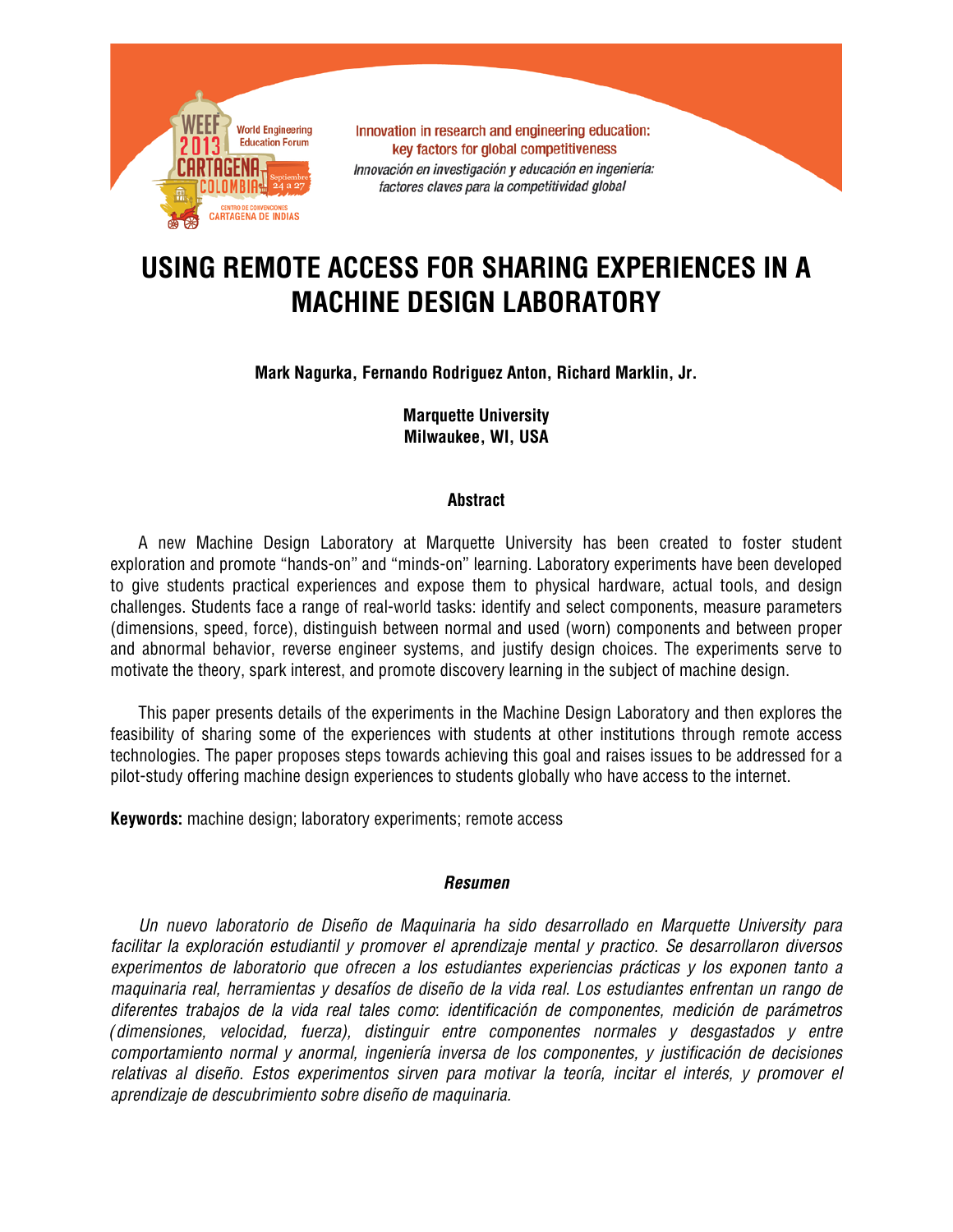*Este ensayo presenta detalles acerca de los experimentos dentro del Laboratorio de Diseño de Maquinaria y explora la posibilidad de compartir algunas de las experiencias con estudiantes de otras instituciones usando tecnología de acceso a distancia. El ensayo propone los pasos a seguir para lograr esta meta, y aborda diversas dificultades que deberán enfrentarse en un estudio piloto para estudiantes, tanto locales como globales.*

*Palabras clave: diseño de maquinaria; experimentos de laboratorio; acceso a distancia* 

#### **1. Introduction**

The promise of remote access of laboratory equipment is that deserving students around the globe would be able to run experiments and engage in real-world investigations that otherwise would not be possible. The idea of remote access for engineering students has been discussed in previous conferences, including a well-attended session at the 2012 WEEF Conference. Its potential for changing education is as enormous as that of MOOCS.

This paper proposes a pilot-study to assess the feasibility of remote access of experiments in the area of machine design. The project will explore the effectiveness of exploiting internet tools and communication technologies for engineering students to engage in laboratory activities remotely. The experiments were developed in a new Machine Design Laboratory in the College of Engineering at Marquette University. The experiments reflect the spirit of transformational learning that is a theme in a new \$50 million Engineering Hall in the College.

#### Student-Centered Learning Methods

In a traditional college class, time is spent with a professor lecturing and students watching, listening, and writing. Cooperation is generally discouraged. In student-centered pedagogical methods, the focus of activity is shifted from the teacher to the learners. Numerous studies and articles have shown that studentcentered learning methods have advantages relative to the classical teacher-centered approach (Prince, 2004; Prince and Felder, 2006; Prince and Felder, 2007; Felder and Brent, 2009; Goldberg and Nagurka, 2012). The advantages are reflected in a range of outcome measures: short-term mastery, long-term retention, depth of understanding, critical thinking, creative problem-solving skills, positive attitudes toward the subject, and level of confidence in knowledge or skills.

The essence of student-centered learning methods is transformational learning. There are several types of student-centered methods, including active, cooperative, collaborative, and inductive learning. Some students thrive more with one style than another. The experiments reported in this paper embrace many of these student-centered learning methods.

#### **2. Student-Centered Learning in the Machine Design Laboratory**

A new Machine Design Laboratory has been created in the College of Engineering at Marquette University. The 100m<sup>2</sup> laboratory, which incorporates areas for teaching and training, was designed to foster student exploration with hardware, machines, and physical systems.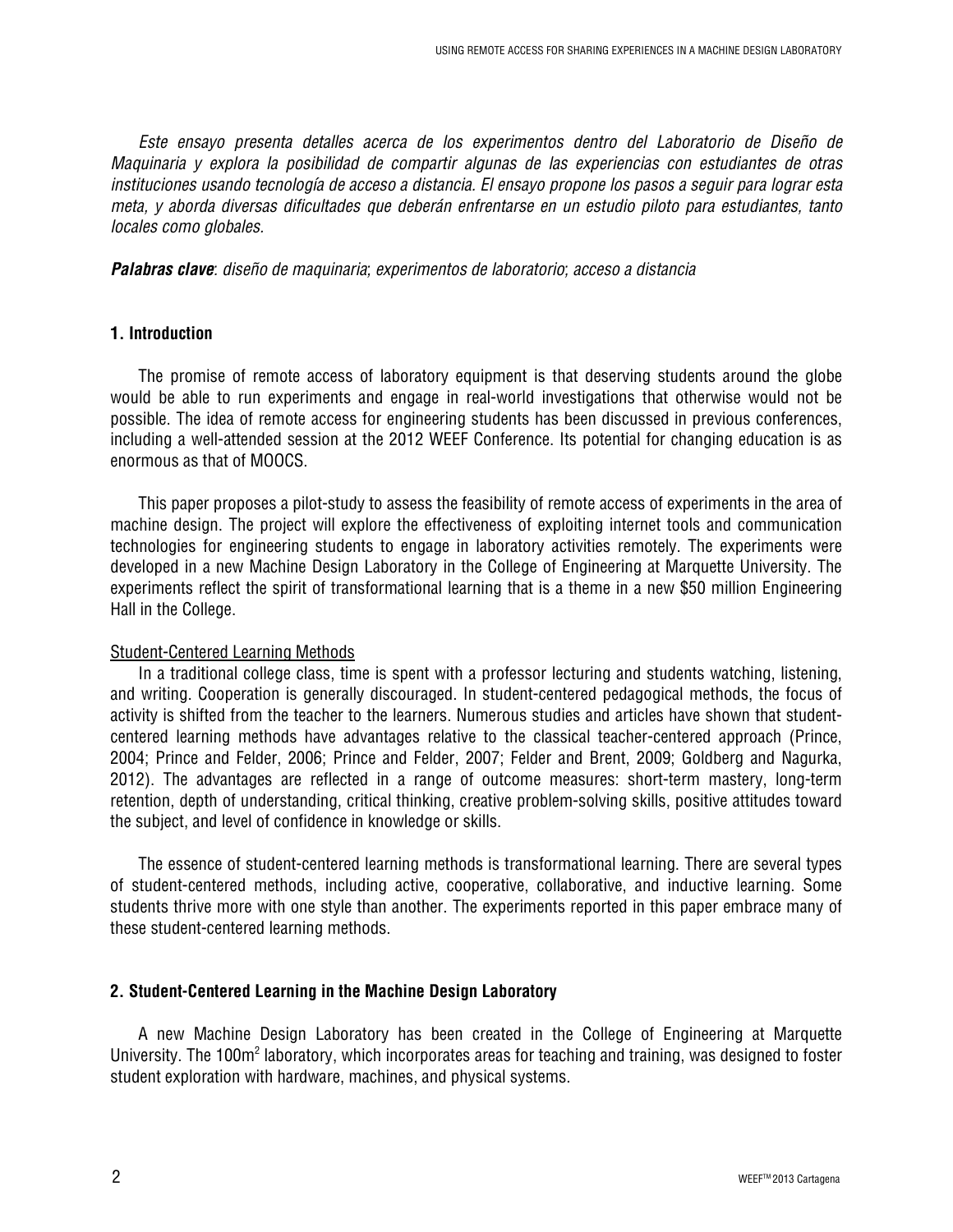To promote "hands-on" and "minds-on" learning, the laboratory is equipped with workbenches, tools, instruments, computers, data acquisition systems, and an assortment of machines and mechanical systems. These include motorcycle engine assemblies (engines and transmissions), bicycles (including a chainless bicycle and a custom front-wheel-drive, rear-wheel-steer bicycle), a go-kart chassis, a Machine Fault Simulator training station, and other systems (industrial gearboxes, gear-motors, automotive transmission and differential, drill presses, etc.)

#### Discovery Learning Experiments

Experiments encouraging discovery learning were developed to give mechanical engineering students practical experiences and to enhance creative exploration and investigation in machine design. In the experiments, students are exposed to physical hardware, actual tools, and real-world design challenges. The experiments intentionally immerse students in an environment where they are forced to hone a range of machine design skills. These skills include the ability to identify machine components, know proper nomenclature, measure parameters (dimensions, speed, force), select components from catalogs for design challenges (understanding tradeoffs for performance, life, cost, etc.), distinguish between normal and used (worn) components, differentiate and predict proper and abnormal behavior, reverse engineer systems, develop engineering intuition, and communicate effectively in justifying design choices.

To conduct the experiments students pursue active, collaborative, and inductive-based learning. The experiential learning opportunities are similar to those associated with industrial co-op, internship, design and research experiences. Students face directed and open-ended challenges giving them significant potential for learning in solving machine design problems.

#### **3. Experiments in the Machine Design Laboratory**

Teams of 2 or 3 students conduct the experiments (described below) in 2-hour sessions each week. Each experiment lasts one to two weeks.

#### 1. Introduction to Machine Systems

This introductory experiment explores a range of topics related to machine components and systems. Students examine and interact with systems including a Machine Fault Simulator training station, a drill press (Figure 1), a motorcycle engine, a chainless bicycle that uses a driveshaft, and a go-kart chassis. Laboratory activities stimulate thought about machine design components and machine assemblies, emphasize the importance of proper nomenclature, and help gauge students' prior knowledge and experience with topics of machine design.

The purpose of the experiment is for students to (1) gain practical experience with various machine design components, (2) become familiar with how machine design components are incorporated into systems, (3) interact with tangible components and mechanical hardware, and (iv) reinforce basic concepts of statics, dynamics, and mechanics of materials.

#### 2. Stress Measurements and Concentrations

This experiment reinforces material from a prerequisite course in "Mechanics of Materials" and supports review lectures on stress and strain. Key aspects of the experiment are measurement of strain using strain gages (single axis and rectangular rosette gages) and photoelastic methods for components exposed to different kinds of loading (pure bending, pure torsion, combined loading) and with stress concentrations (holes, grooves, fillet changes.) Students determine (1) the stress-strain relationship and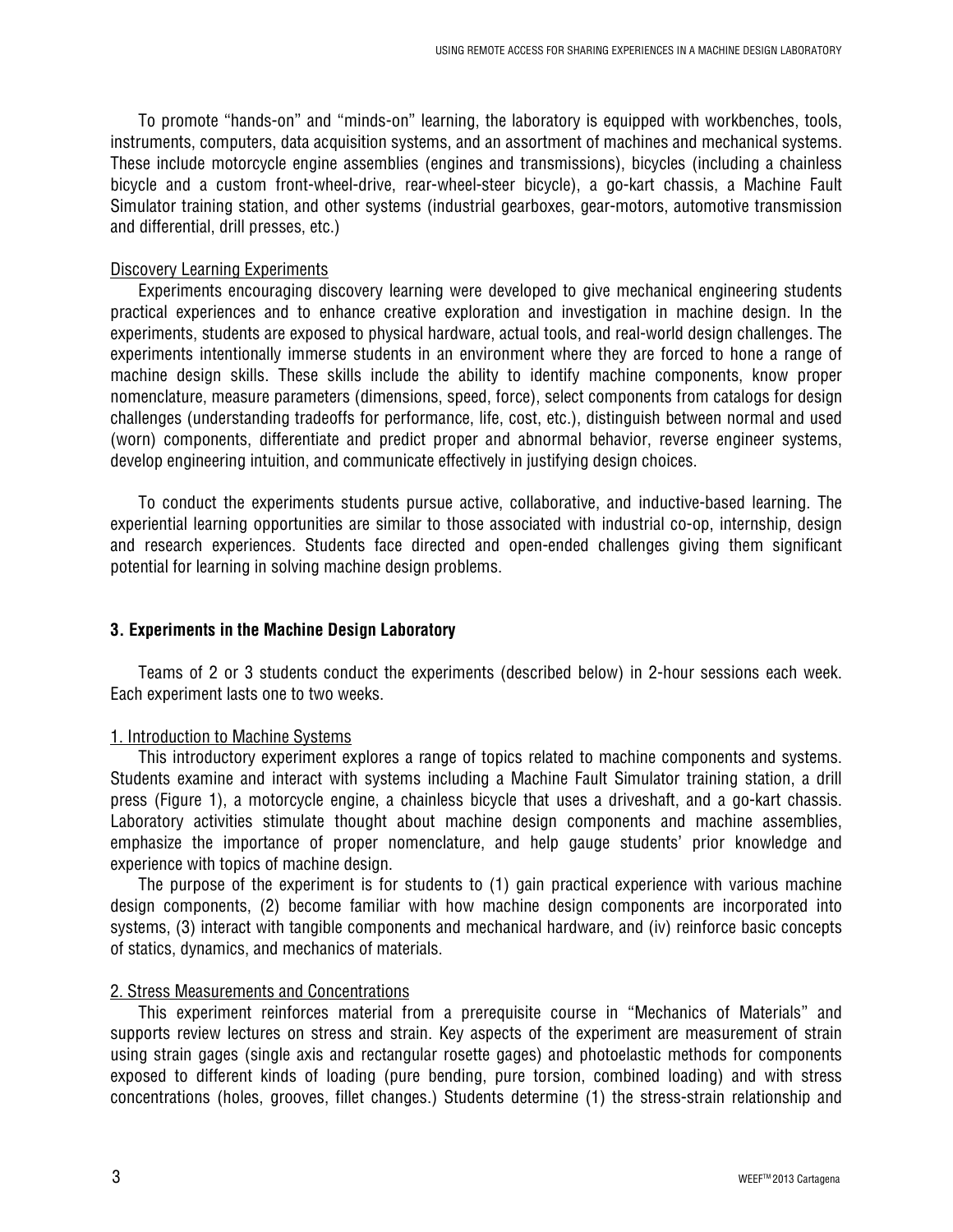critical section in a cast iron flat bar that has two geometry changes, (2) the stress in a cantilevered aluminum tube under combined bending and torsional loading, and (3) the stress distributions in steel round bars with various geometry changes, such as holes, grooves, and fillets (Figure 2), and observe the stress-strain patterns of loaded components via photoelastic methods.

The purpose of the experiment is for students to (1) experiment with methods used for measuring strain and determining stress, (2) investigate stress and strain relationships for loading bending, torsion, and combined loading, and (3) explore the effects of static stress concentrations in machine components.

#### 3. Fits and Tolerances

This experiment investigates press fits of shafts and hubs. Students are presented with a precision ground rod and three coupler hubs, each with a slightly different hole diameter (Figure 3). By inserting the rod into the hole of each coupler hub, different press fits are achieved. Students make dimensional measurements and use the Limits and Fits Tables in machine design handbooks and equations to find the maximum tangential and radial stresses that develop between the hub and shaft and the torque carrying capacity of the different fits. Students also press fit an aluminum rod into a hole in a steel plate using an arbor press with a load cell attached to the ram. Students compare the measured force needed for the pressfit with a predicted force from classical pressure vessel theory.

The purpose of the experiment is for students to (1) gain practical experience with press and shrink fits, (2) to become familiar with the use of different classifications for fits, (3) to gain experience in designing and assembling a press fit, and (4) to apply pressure vessel theory to predict stresses in interference fits.

#### 4. Gears

Students examine gears in different machine systems including a commercial gear box, a motorcycle engine transmission, and small geared motors (Figure 4). Students use the torque-speed tradeoff of gears to accomplish desired tasks, giving them experience with the fundamentals of gears and the design of gear assemblies. The experiment has multiple activities, including the determination of transmission ratios, familiarization with different types of gears, and design of gear-train systems. Students identify different types of gears (spur, helical, worm, bevel, etc.) and the applications suited for each type. They investigate gear trains in machines to obtain transmission ratios and comment on design decisions (why a spur gear was chosen and not a helical gear, why different materials were used for the gears, why the sizes chosen were selected, which gear might fail first, etc.)

The purpose of the experiment is for students to (1) become familiar with types of gears used in machine systems, (2) gain experience selecting appropriate gears from catalogs for specific applications, (3) understand the kinematics and kinetics of simple and compound gears, and (4) design and analyze simple transmissions, appreciating space and assembly constraints. Students also design and build a gear-driven clock mechanism. They use CAD software to create their designs, and then manufacture the gears using rapid prototyping 3D printers. Students assemble the gear trains and test the accuracy of their clocks (Figure 5).

#### 5. Flexible Components

This experiment investigates flexible components – roller chains, mechanical belts, and wire rope – used to transmit power and introduce compliance that plays a role in vibration isolation. Students classify different types and sizes of wire rope, belts (V and timing), and roller chain. They study the design of the chain drive connecting the crankshaft and the transmission in a motorcycle engine and of a double banded belt drive system. Students investigate the force carrying ability of a belt on a sheave (Figure 6). They measure the tight and slack side tensions of the belt as a function of angle of belt wrap. Students assemble a chain drive system given a set of sprockets and a desired transmission ratio. They select appropriate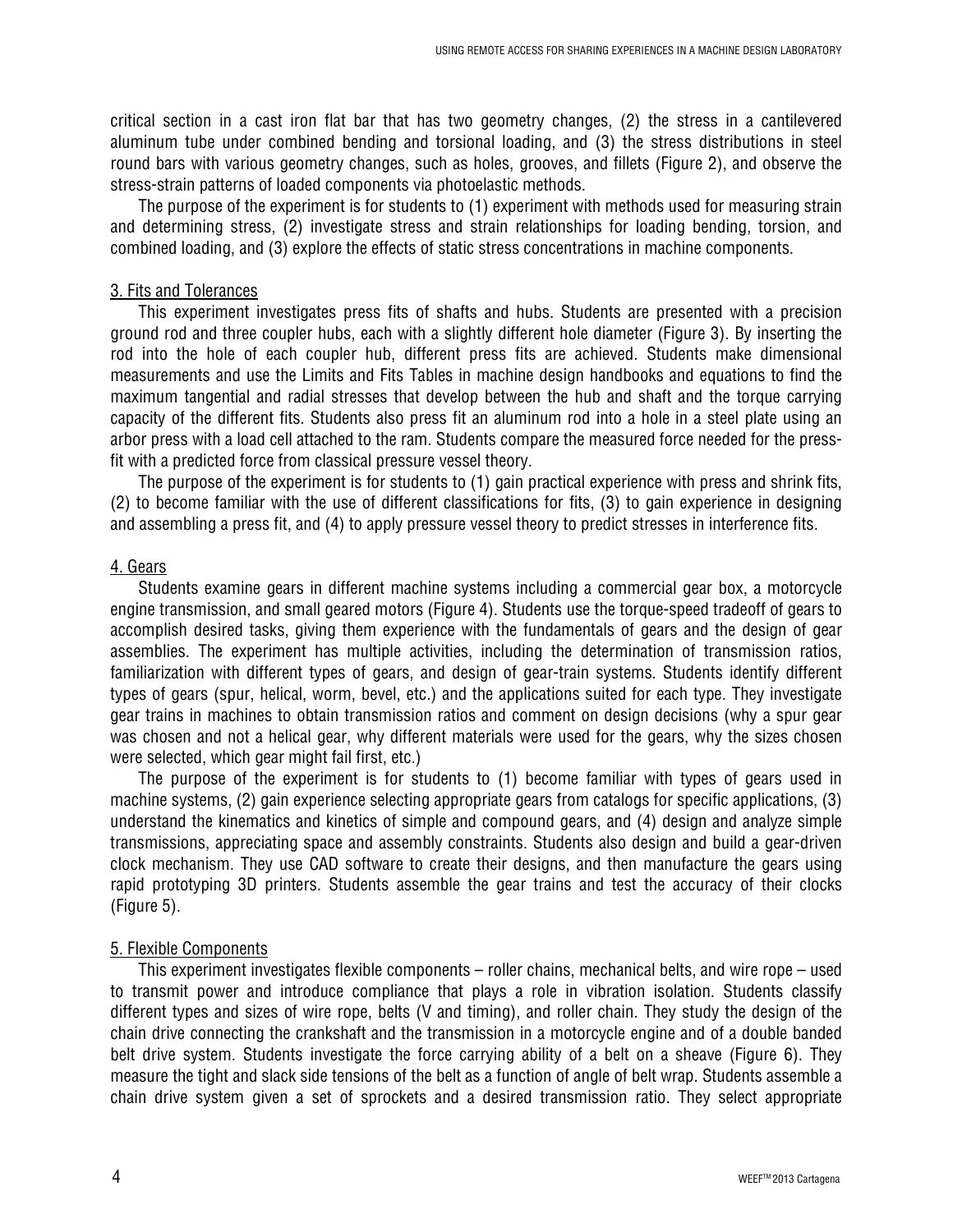sprockets and determine the number of stages and sprocket center distances. They then cut an appropriate chain length, and assemble and test their system.

The purpose of the experiment is for students to (1) become familiar with flexible components in machine systems, (2) gain experience identifying and selecting flexible machine elements from catalogs for specific applications, (3) understand the design process for a flexible component system, and (4) give students an opportunity to interact with chains, belts, wire rope.

#### 6. Bearings

This experiment introduces students to bearings used in mechanical systems and provides experience in calculating the expected life of a bearing. The activities focus primarily on rolling contact bearings, although students identify other types of bearings (ball, needle, etc.) and learn their specific parts. Students spin a flywheel that is mounted on a shaft supported by two bearings secured in housings (Figure 7). They listen and place their hands on the bearing housings to feel any vibrations. They then swap out the bearings and again listen and sense vibrations, noting differences between new and worn bearings. Students also calculate bearing fatigue life using a web-based life calculator and investigate bearings in commercial gearboxes and a motorcycle transmission.

The purpose of the experiment is for students to (1) become familiar with bearings used in machine systems, and (2) gain experience selecting appropriate bearings from manufacturers' catalogs for a given application.

#### 7. Bolts

In this experiment, students explore the use of bolts as fasteners. Students are presented with different bolts, a bolt grade chart, and thread pitch gauges, and are asked to identify and grade the bolts. A test fixture is used to measure the clamping force using a torque wrench (Figure 8). Students clamp bolts using different methods to determine if the proper preload (clamping force) has been achieved. Bolts are also over-clamped to show the importance of properly tightening fasteners. Students intentionally over-torque bolts to observe what happens to the bolt and the parts being clamped.

The purpose of the experiment is for students to (1) gain experience with fasteners and torque wrenches, (2) become familiar with common thread sizes of fasteners, (3) investigate the strength properties of different grades of bolts, (4) measure clamping force and assess proper torquing, and (5) observe the effects of over-torquing.

#### **4. Remote Access Experiments**

Two remote access experiments are proposed. The first experiment is a subset of Experiment 4 above; the second experiment is a subset of Experiment 2 above. Based on the assessment of the effectiveness and success of these experiments, other experiments would be adapted for remote access.

#### Remote Access Experiment #1

In a first remote access experiment, local and remote-access students would collaborate in the design of gear clock mechanisms. Students at both locations would be given specifications including a known input shaft speed, size (and possibly weight) limitations, and a budget. Using CAD tools, students at both locations would collaborate to design geared clock mechanisms that show seconds, minutes, and hours. This would require the students to interact and face real-world challenges in communication to resolve differences and optimize designs. Next, all students would send CAD files to Marquette where two sets of the gears would be fabricated using rapid prototyping 3D printers. One set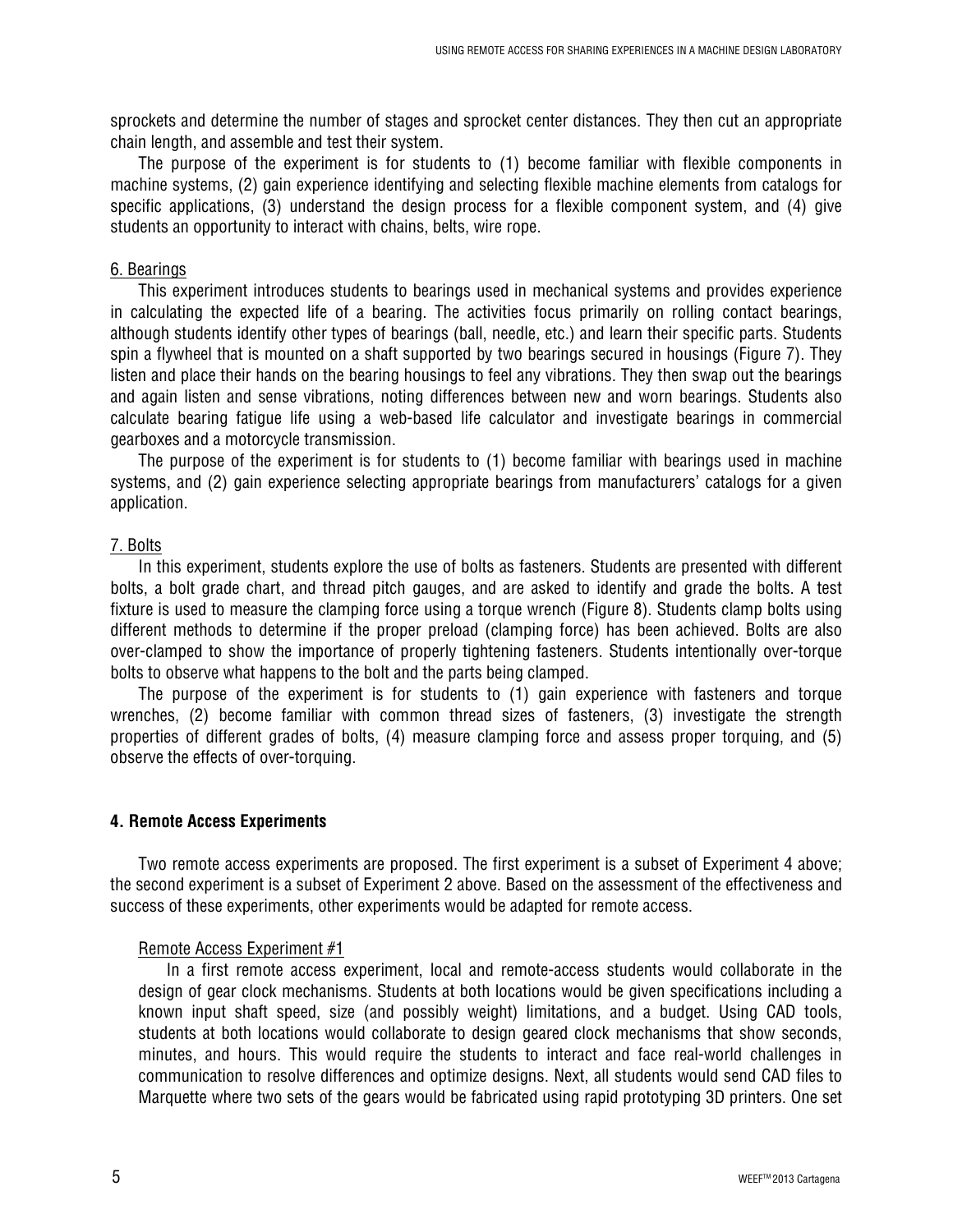of gears would be sent to the remote students; one set would remain with the local students. Each group of students would assemble the gears, which requires decisions on how to mount the gears on a frame, and then test their clock designs for accuracy and operational difficulties. Finally, the local and remote-access students would discuss the project lessons and suggest improvements to their designs and assemblies.

#### Remote Access Experiment #2

In a second experiment, remote-access students would make stress-strain measurements of loaded shafts. The experimental hardware would be located at Marquette, where a teleoperated robotic system would apply loading to shafts in a specialized test-rig. The system would be actively controlled over the internet by remote students, who would observe real-time measurements of strain gage readings on the shafts as a function of the imposed loading. Students would learn about bending, torsion, and combined loading, and be able to compare theoretical predictions with data collected remotely.

The long-term goal is to offer a suite of machine design experiments that can be conducted semiautonomously via remote access by students anywhere in the globe with access to the internet. To test the feasibility of remote access and understand its challenges, we propose two intermediate steps: (1) developing and testing software tools to ensure successful data communication necessary for remoteaccess using the design of geared clock mechanisms as the trial case (that is, remote access experiment #1), and (2) designing and developing a system for teleoperation that would be used for active control of machine design experiments, such as in measuring stress-strain due to static loading of shafts with shoulders, holes, etc. (that is, remote access experiment #2). These steps are described below.

#### Communication Needs for Remote Access.

For successful remote access, several communication-related questions must be addressed. How would data files (CAD and design files, programs, etc.) be shared? What file formats and file sizes would be acceptable? What documentation for users would be needed? What bandwidth would allow for smooth video interaction (and for teleoperation)? How would queues be handled (to avoid people simultaneously working on design files)?

To answer these communication questions, a pilot study would be conducted locally. This activity would lead to guidelines and a software system on a local server to ensure successful communication needed for remote access for the experiments.

#### Teleoperation Needs for Remote Access

To remotely operate lab equipment and implement the commands of remote students, it would be possible – although not ideal – to rely on humans (in teleoperation terms, with the local students being 'slaves' and the remote students being 'masters'). This would be manually intensive and not fulfill the long-term goal of achieving a semi-autonomous system, with remote commands implemented through active control of hardware locally. Toward this end, a teleoperation system consisting of hardware with integrated software would be created. In a simple design, it may be a one or two degree-of-freedom robotic system with end-effectors that apply loads. In more advanced designs, it may be end-effectors that manipulate and assemble machine components. The software for effective 'human-machine' interaction tailored for machine design experiments would also need to be developed.

These two steps, which could be pursued in parallel, would require a budget (estimated to be \$50,000) to cover costs for hardware, software, and personnel.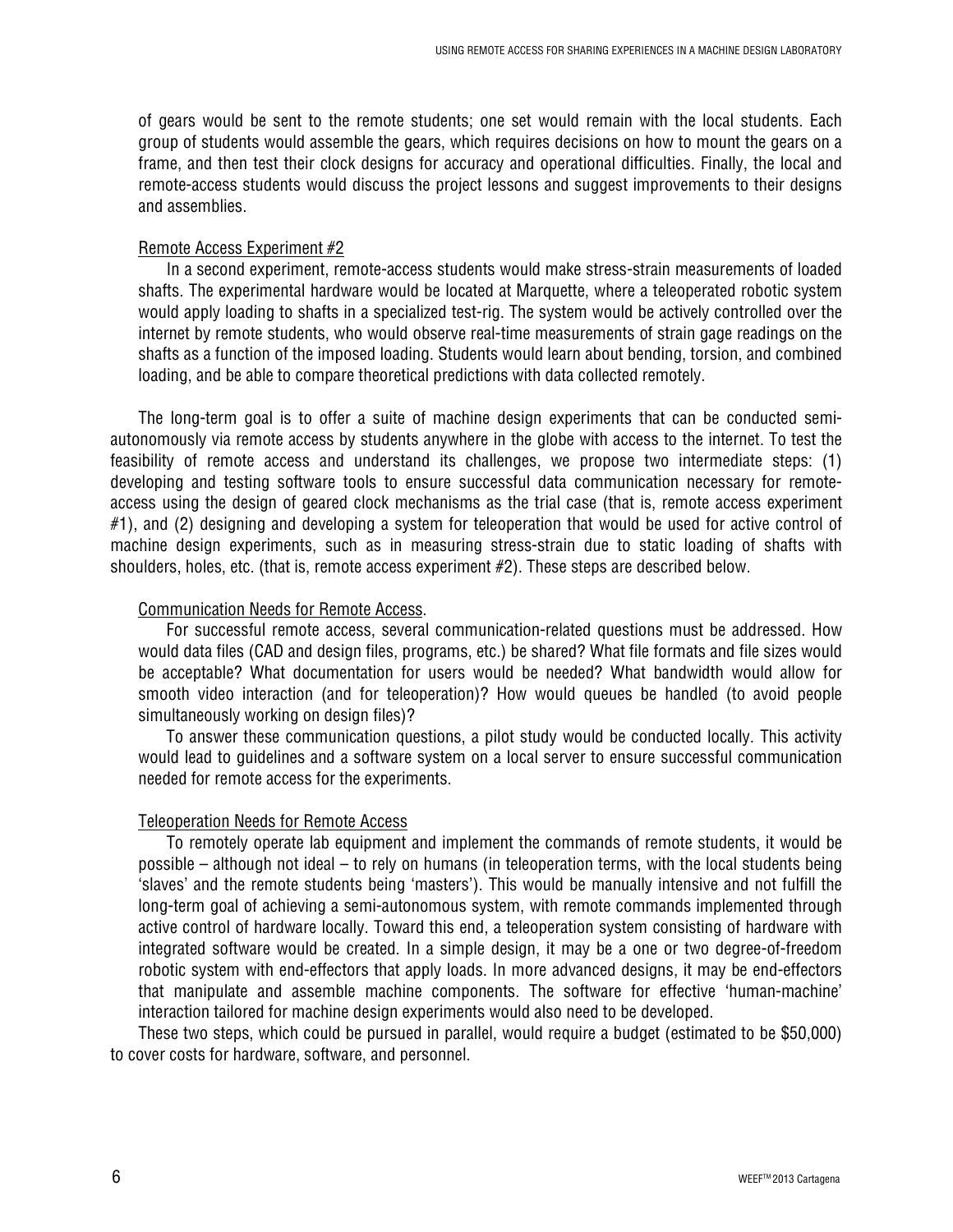#### **5. Conclusion**

This paper describes the details of experiments and pedagogical approaches that foster student learning in a new Machine Design Laboratory at Marquette University. The educational benefits to students include (1) hands-on learning in a laboratory environment with real-world hardware, (2) directed and open-ended machine design challenges that promote active-learning and force out-of-the-box thinking, and (3) experience working in teams. The experiments provide students the opportunity to apply classroom learning in a real, functioning environment. The laboratory activities attempt to teach students the importance of logical thinking as well as develop intuition for the selection of different machine element components. The experiments are predicated on student-centered learning methods that are the cornerstone of modern engineering education practice.

The long-term objective is to enable students globally to participate in the experiments. To achieve this goal, the project would be implemented in stages. First, the experimental protocol would be tested at Marquette to debug issues related to remote access. This step would uncover the pitfalls before engaging global partners. Second, one or two partners who have interest in helping develop the system need to be identified. Third, a feasibility test would be conducted to further debug issues of remote access. Finally, multiple partners would be sought to engage with Marquette students in conducting machine design experiments.

Many educational institutions do not have the resources to support laboratories or purchase equipment integral to the education of next-generation engineers. Marquette University is looking to partner with a few such institutions to offer deserving students meaningful machine design laboratory experiences via remote access.

#### **6. References**

#### **Articles**

- Felder, R.M. and Brent, R., 2009, ["Active Learning: An Introduction,"](http://www4.ncsu.edu/unity/lockers/users/f/felder/public/Papers/ALpaper(ASQ).pdf) *ASQ Higher Education Brief,*   $2(4)$ .
- Prince, M., 2004, "Does Active Learning Work? A Review of the Research," *Journal of Engineering Education*, 93(3), pp. 223-231.
- Prince, M.J. and Felder, R.M., 2006, "Inductive Teaching and Learning Methods: Definitions, Comparisons, and Research Bases," *Journal of Engineering Education*, 95(2), pp. 123-138.
- Prince, M.J. and Felder, R.M., 2007, "The Many Faces of Inductive Teaching and Learning," *Journal of College Science Teaching,* 36(5), pp. 14-20.

#### **Conferences**

• Goldberg, J.R. and Nagurka, M.L., 2012, "Enhancing the Engineering Curriculum: Defining Discovery Learning at Marquette University," 42nd ASEE/IEEE Frontiers in Education Conference, Seattle, WA, October 3-6, pp. 405-410.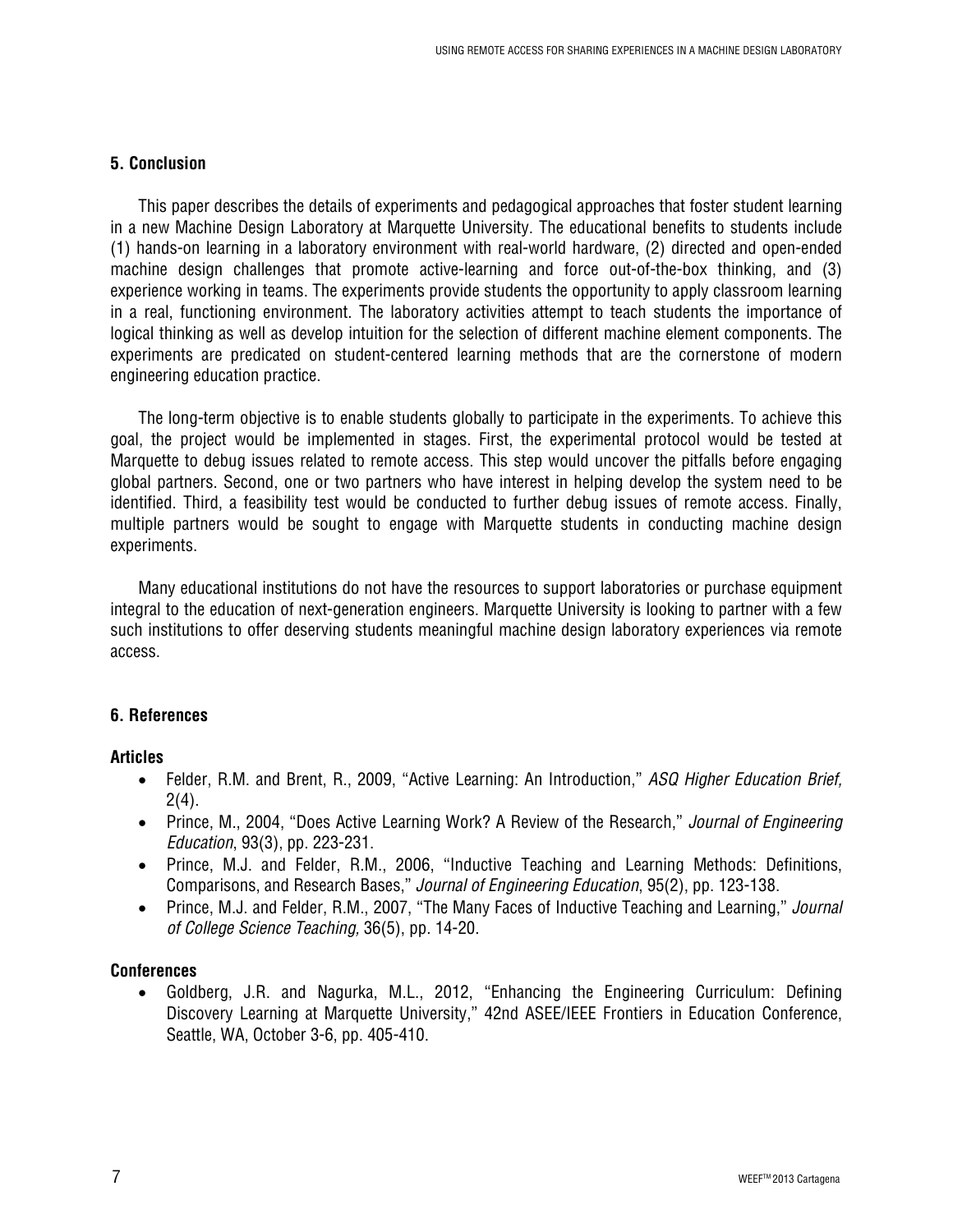#### **Authors**

- **Mark Nagurka** is an Associate Professor in the Dept. of Mechanical Engineering.
- **Fernando Rodriguez Anton** is a graduate student in the Dept. of Mechanical Engineering.
- **Richard Marklin, Jr.** is a Professor in the Dept. of Mechanical Engineering.

Los puntos de vista expresados en este artículo no reflejan necesariamente la opinión de la Asociación Colombiana de Facultades de Ingeniería y de la [International Federation of Engineering Education Societies](http://www.sefi.be/ifees/)

Copyright © 2013 Asociación Colombiana de Facultades de Ingeniería (ACOFI)[, International Federation of Engineering](http://www.sefi.be/ifees/)  [Education Societies](http://www.sefi.be/ifees/) (IFEES)